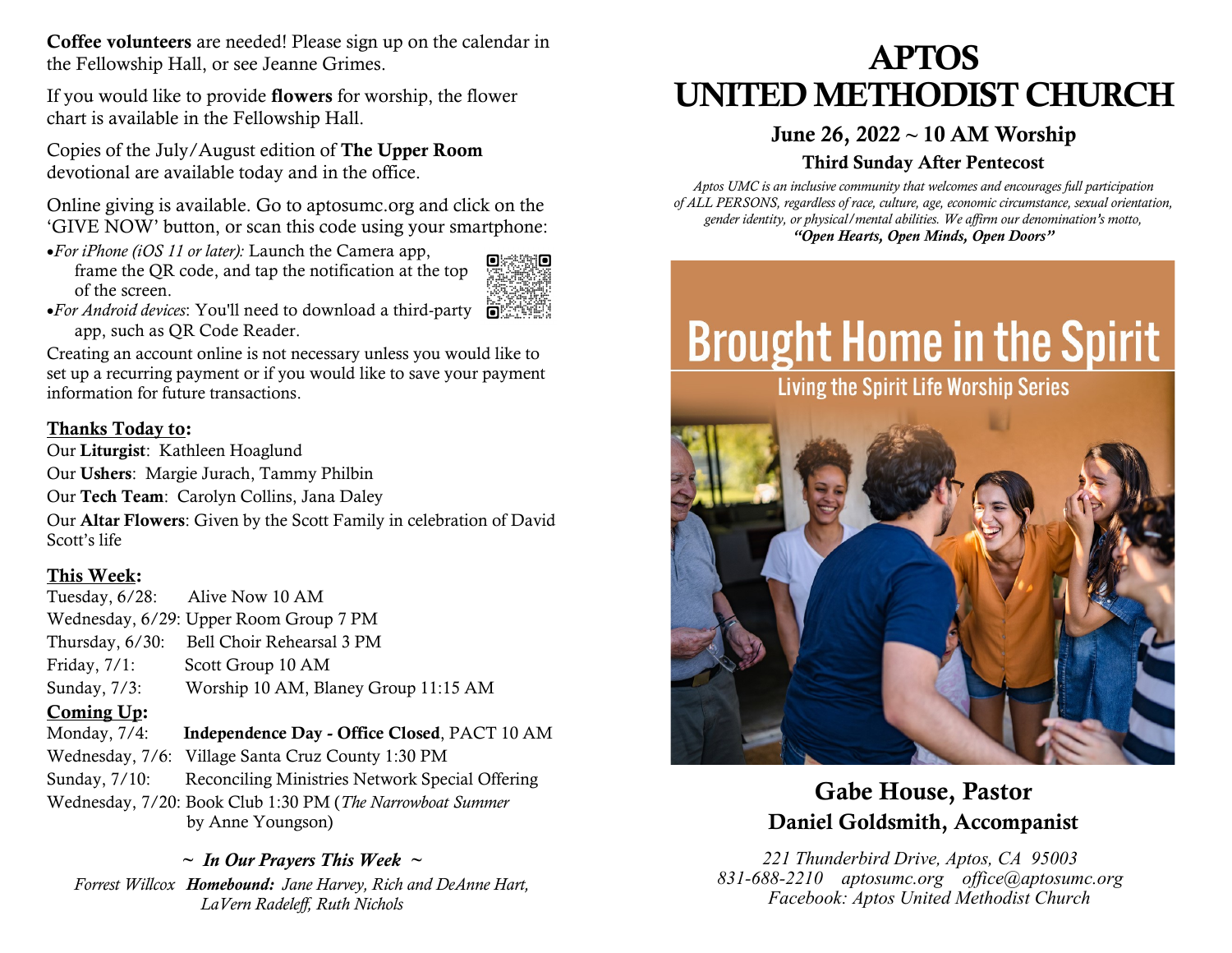## *Order of Worship*

## *Gathering Music*

*Call to Worship* God is a God who calls. We have gathered to worship and to hear that call. God is a God who equips. We are here to worship and to be shaped into the body of Christ. God is a God who sends. We are here to worship so that we can carry that spirit of worship out into the world where we live.

#### *Prelude*

*Announcements*

*Passing of the Peace*

*Opening Hymn* #2222 "The Servant Song"

## *Opening Prayer*

Holy One, we come before you today: full of hope, full of desire, full of promise. Help us take up the mantle of faith you have laid before us, that we may use our own gifts of the Spirit to face the challenges before us. Help us face the turmoil within and around us, that we may face the future unafraid. Show us your way, your truth, and your life. Amen.

*Children's Time*

## *Prayer for Illumination*

Lord, open our hearts and minds, by the power of your Holy Spirit, that as the Scriptures are read, and your Word proclaimed, we may hear with joy what you say to us today. Amen.

| Scripture            | Galatians 5:1, 13-25                  |             |  |  |
|----------------------|---------------------------------------|-------------|--|--|
| Sermon               | "Brought Home in the Spirit"          | Pastor Gabe |  |  |
| <i>Hymn</i> #2225    | "Who Is My Mother, Who Is My Brother" |             |  |  |
| Concerns and Prayers |                                       |             |  |  |

## *Confession and Pardon*

Merciful God, we struggle to manifest the fruits of the Spirit, but often find ourselves bound by works of the flesh. We know the whole law is summed up in the single commandment to love our neighbor as ourselves. Yet we create fences around ourselves to keep neighbors outside and tell ourselves we have no responsibility. Forgive us we pray. Free us to be receptive to your Spirit and to be more centered on You. Amen.

#### *Offering*

| Doxology # <b>94</b>        | "Praise God, from Whom All Blessings Flow" |                    |  |  |
|-----------------------------|--------------------------------------------|--------------------|--|--|
| <b>Prayer of Dedication</b> |                                            |                    |  |  |
| The Lord's Prayer           |                                            |                    |  |  |
| Closing Hymn #2226          |                                            | "Bind Us Together" |  |  |
| <i>Benediction</i>          |                                            |                    |  |  |
| Postlude                    |                                            |                    |  |  |